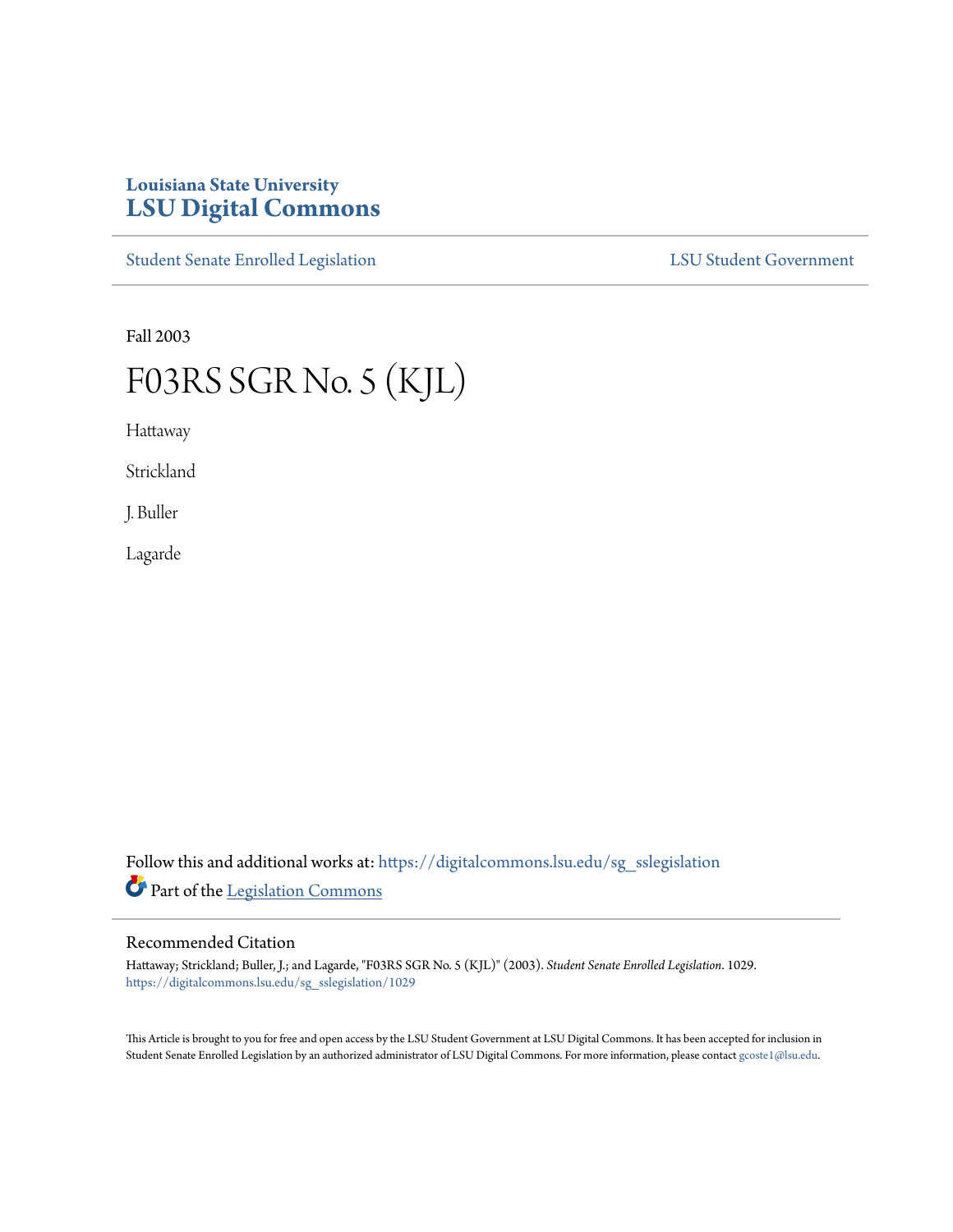**STUDENT GOVERNMENT FINAL**

## LOUISIANA STATE UNIVERSITY

## **STUDENT SENATE 29 OCTOBER 2003 SGR NO. 5 BY: SENATORS HATTAWAY, STRICKLAND, J. BULLER, & LAGARDE**

#### **A RESOLUTION**

### **TO EXPRESS SINCERE AND HEARTFELT CONDOLENCES UPON THE UNTIMELY DEATH OF KURT JAMES LATIOLAIS II OF NEW IBERIA, LOUISIANA**

- **PARAGRAPH 1:** WHEREAS, IT IS WITH PROFOUND REGRET AND SORROW THAT THE MEMBERS OF THE LOUISIANA STATE UNIVERSITY A & M STUDENT SENATE HAVE LEARNED OF THE DEATH OF KURT JAMES LATIOLAIS II ON SATURDAY, OCTOBER 18, 2003 AT THE AGE OF TWENTY-TWO; AND
- **PARAGRAPH 2:** WHEREAS, KURT, A RESIDENT OF NEW IBERIA, LOUISIANA, WAS THE SON OF KURT J. AND LETTIE LATIOLAIS AND A BROTHER TO MURIEL AND THOMAS; AND
- **PARAGRAPH 3:** WHEREAS, KURT WAS A CONSTRUCTION MANAGEMENT SENIOR AT LOUISIANA STATE UNIVERSITY; AND
- **PARAGRAPH 4:** WHEREAS, KURT WAS A MEMBER OF THE SIGMA NU FRATERNITY HERE AT LOUISIANA STATE UNIVERSITY; AND.
- **PARAGRAPH 5:** WHEREAS, KURT WAS A NINETEEN-HUNDRED NINETY-NINE GRADUATE OF NEW IBERIA SENIOR HIGH SCHOOL WHERE HE PLAYED YELLOW JACKET BASEBALL AND SERVED AS PRESIDENT OF THE SPORTS COMMITTEE; AND
- **PARAGRAPH 6:** WHEREAS, KURT IS SURVIVED BY HIS PARENTS, SIBLINGS, GRANDMOTHER, FRATERNITY BROTHERS, AND HIS MANY FRIENDS HERE AT LOUISIANA STATE UNIVERSITY; AND
- **PARAGRAPH 7:** WHEREAS, WITH THE DEATH OF KURT, LOUISIANA STATE UNIVERSITY HAS LOST A FINE FRIEND, STUDENT, AND DEVOTED TIGER WHO WILL LIVE ON IN THE HEARTS AND MINDS OF ALL WHO KNEW HIM.
- **PARAGRAPH 8:** THEREFORE, BE IT RESOLVED THAT THE MEMBERS OF THE LOUISIANA STATE UNIVERSITY A & M STUDENT SENATE HEREBY EXPRESS THEIR SINCERE AND HEARTFELT CONDOLENCES UPON THE DEATH OF KURT JAMES LATIOLAIS II OF NEW IBERIA AND DOES HEREBY RECOGNIZE AND RECORD THE CONTRIBUTIONS TO THE CAMPUS COMMUNITY, TO WHICH KURT BELONGED, WHO WILL REMEMBER HIM AND HIS TIME SPENT AT LOUISIANA STATE UNIVERSITY.